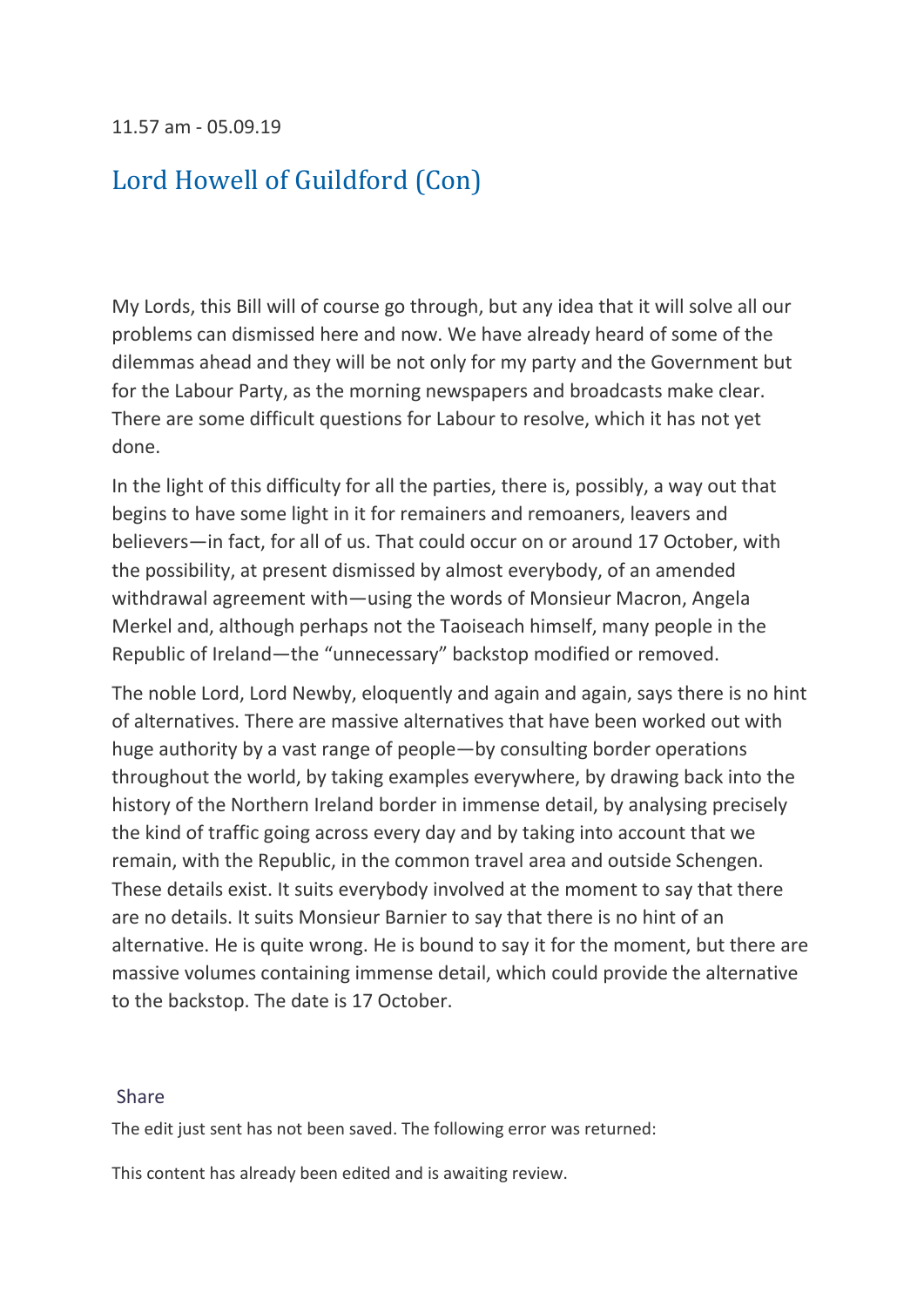# [Lord Krebs \(CB\)](https://hansard.parliament.uk/search/MemberContributions?house=Lords&memberId=3736)

#### [Share](https://hansard.parliament.uk/Lords/2019-09-05/debates/0AB50141-B0D1-4B6B-B9CA-92D27BD7E06C/EuropeanUnion(Withdrawal)(No6)Bill#contribution-892FF8C1-BF91-4E8B-BF65-8ECDA880C2B5)

One is very interested to hear about this massive detail. I may be mistaken but I read in the paper that, when the Prime Minister met Chancellor Merkel a few weeks ago, it was agreed that he would produce his alternative plan within 30 days. One wondered why he needed 30 days if the plan already existed. Perhaps the noble Lord could tell us—if he knows—whether Mr Johnson has revealed this cunning plan to Chancellor Merkel and whether she has accepted that it is an appropriate alternative to the backstop.

#### [Share](https://hansard.parliament.uk/Lords/2019-09-05/debates/0AB50141-B0D1-4B6B-B9CA-92D27BD7E06C/EuropeanUnion(Withdrawal)(No6)Bill#contribution-892FF8C1-BF91-4E8B-BF65-8ECDA880C2B5)

The edit just sent has not been saved. The following error was returned:

This content has already been edited and is awaiting review.

### [Lord Howell of Guildford](https://hansard.parliament.uk/search/MemberContributions?house=Lords&memberId=993)

#### [Share](https://hansard.parliament.uk/Lords/2019-09-05/debates/0AB50141-B0D1-4B6B-B9CA-92D27BD7E06C/EuropeanUnion(Withdrawal)(No6)Bill#contribution-9658BEE6-CC1C-46D0-AE00-071D0FB3E852)

My Lords, the word "reveal" is a misnomer. The full reports of the alternative arrangements group exist. The summaries exist. All the background material is available for anyone to read. To what extent it has been pressed by government negotiators in Brussels—Mr Frost and others—I do not know. You do not need to reveal something that has already been published. These things have been worked out and are available. I am not saying that anyone will agree to them, and it pays people at the moment to pretend they do not exist or have not been revealed. They have and they are there.

#### [Share](https://hansard.parliament.uk/Lords/2019-09-05/debates/0AB50141-B0D1-4B6B-B9CA-92D27BD7E06C/EuropeanUnion(Withdrawal)(No6)Bill#contribution-9658BEE6-CC1C-46D0-AE00-071D0FB3E852)

The edit just sent has not been saved. The following error was returned:

This content has already been edited and is awaiting review.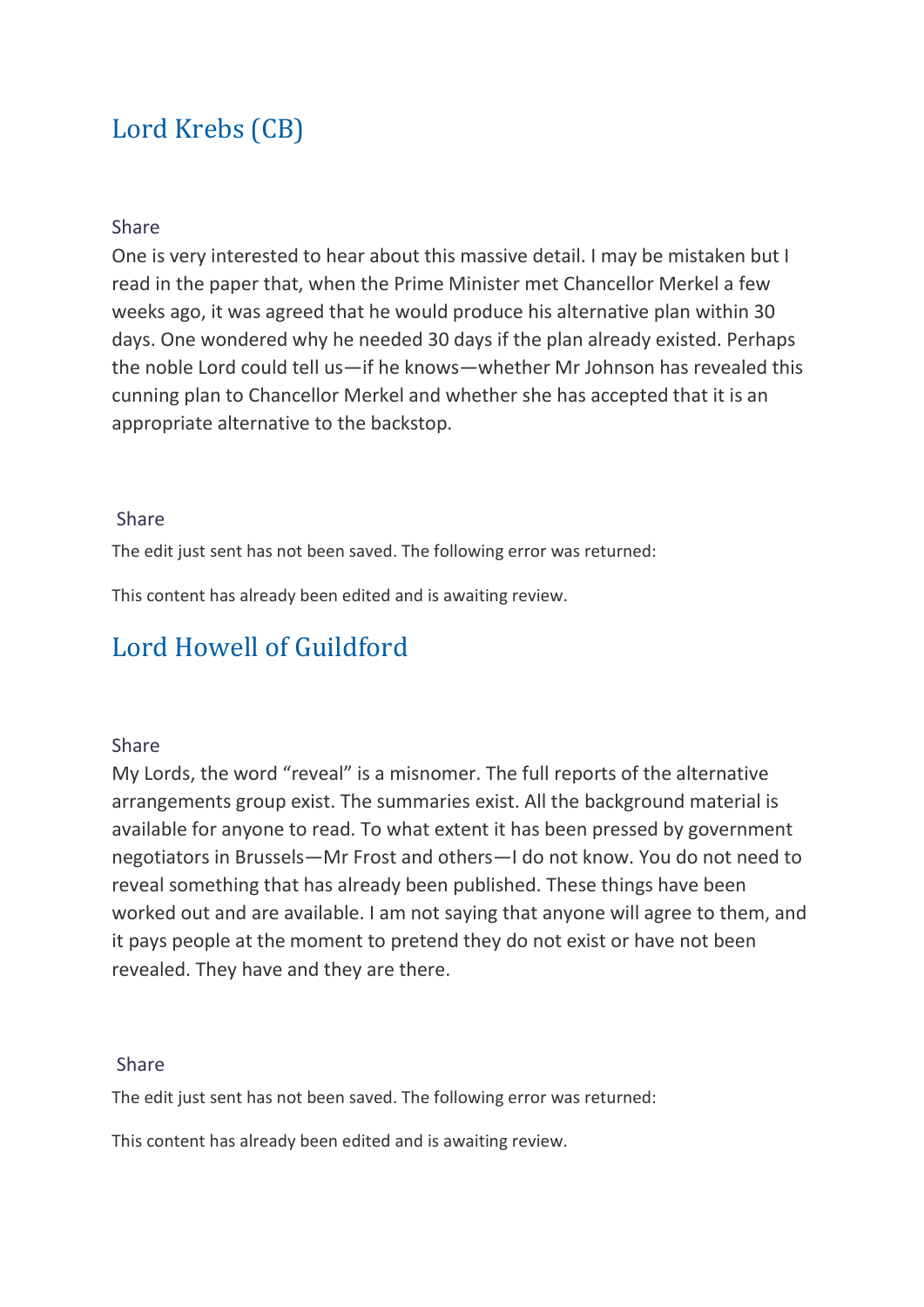# [Lord Patten of Barnes \(Con\)](https://hansard.parliament.uk/search/MemberContributions?house=Lords&memberId=1136)

### [Share](https://hansard.parliament.uk/Lords/2019-09-05/debates/0AB50141-B0D1-4B6B-B9CA-92D27BD7E06C/EuropeanUnion(Withdrawal)(No6)Bill#contribution-3538BD6E-309A-47D6-AC5C-551B15099911)

Perhaps I can encourage my noble friend to help the House on one point. Can he name anywhere in the world where different customs unions share a border, without the sort of hard border which is of concern to everyone? Just name any one. The United States and Canada: no. Switzerland and France: no. Where are there two countries with different customs unions side by side that do not have a hard border?

#### [Share](https://hansard.parliament.uk/Lords/2019-09-05/debates/0AB50141-B0D1-4B6B-B9CA-92D27BD7E06C/EuropeanUnion(Withdrawal)(No6)Bill#contribution-3538BD6E-309A-47D6-AC5C-551B15099911)

The edit just sent has not been saved. The following error was returned:

This content has already been edited and is awaiting review.

### [Lord Howell of Guildford](https://hansard.parliament.uk/search/MemberContributions?house=Lords&memberId=993)

#### [Share](https://hansard.parliament.uk/Lords/2019-09-05/debates/0AB50141-B0D1-4B6B-B9CA-92D27BD7E06C/EuropeanUnion(Withdrawal)(No6)Bill#contribution-CBCE4556-CD42-44D6-9E43-5A9735567B5F)

I think Members of this House and others have visited the Norway-Sweden border.

#### [Share](https://hansard.parliament.uk/Lords/2019-09-05/debates/0AB50141-B0D1-4B6B-B9CA-92D27BD7E06C/EuropeanUnion(Withdrawal)(No6)Bill#contribution-CBCE4556-CD42-44D6-9E43-5A9735567B5F)

The edit just sent has not been saved. The following error was returned:

This content has already been edited and is awaiting review.

### [Noble Lords](https://hansard.parliament.uk/search/MemberContributions?house=Lords&memberId=0)

[Share](https://hansard.parliament.uk/Lords/2019-09-05/debates/0AB50141-B0D1-4B6B-B9CA-92D27BD7E06C/EuropeanUnion(Withdrawal)(No6)Bill#contribution-5C909D84-FF0F-41A0-9F98-B6FA08729020)  No.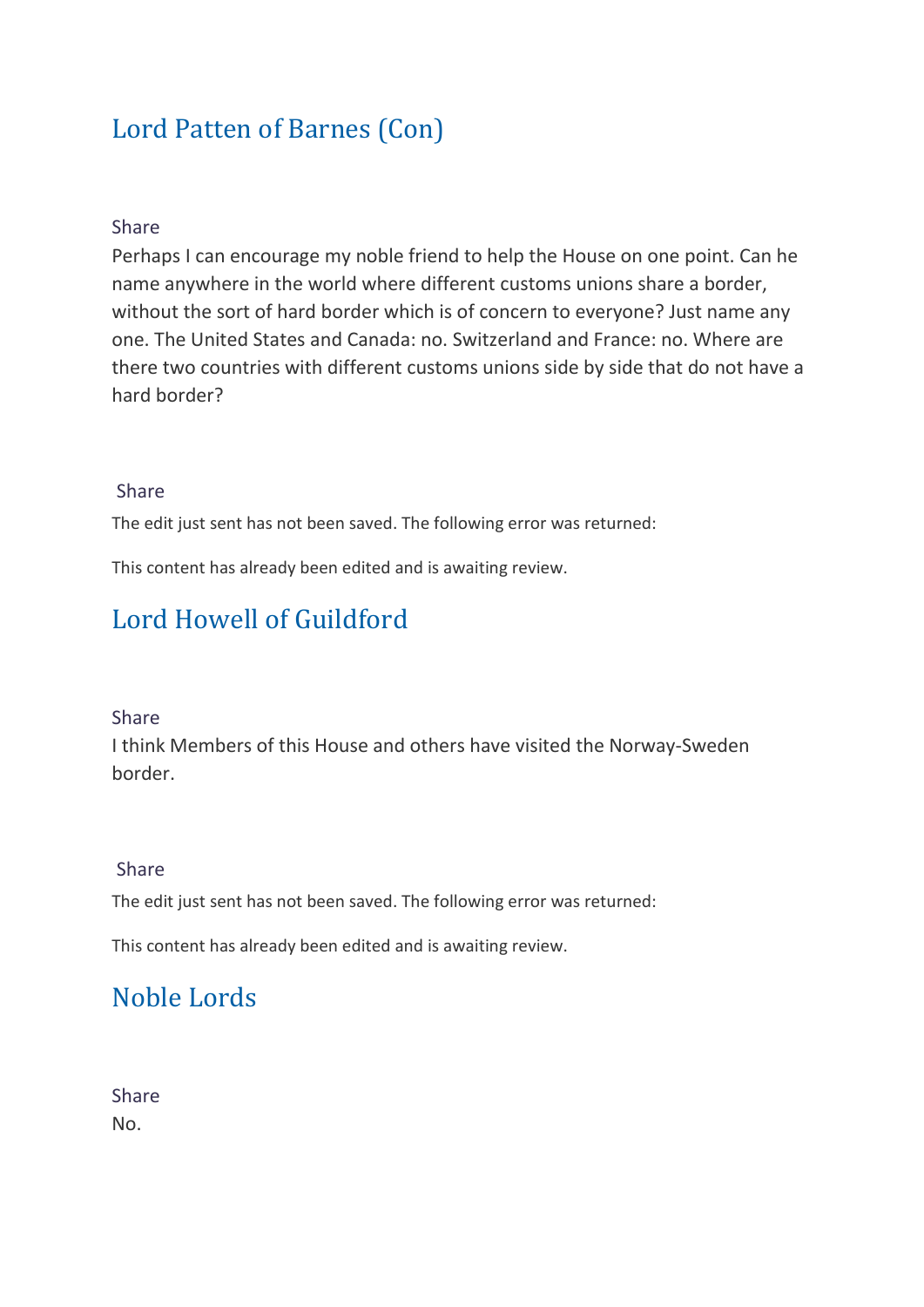### [Share](https://hansard.parliament.uk/Lords/2019-09-05/debates/0AB50141-B0D1-4B6B-B9CA-92D27BD7E06C/EuropeanUnion(Withdrawal)(No6)Bill#contribution-5C909D84-FF0F-41A0-9F98-B6FA08729020)

The edit just sent has not been saved. The following error was returned:

This content has already been edited and is awaiting review.

# [Lord Howell of Guildford](https://hansard.parliament.uk/search/MemberContributions?house=Lords&memberId=993)

### [Share](https://hansard.parliament.uk/Lords/2019-09-05/debates/0AB50141-B0D1-4B6B-B9CA-92D27BD7E06C/EuropeanUnion(Withdrawal)(No6)Bill#contribution-1EC487F5-8A17-4E55-B06F-1F1A5E319586)

My noble friend is enormously experienced in these matters, particularly in Northern Ireland. He, above all, knows that the Northern Ireland/Republic of Ireland situation is unique. There is nothing like it in the rest of the world. I was involved with Mr Whitelaw in trying to reinforce the military side of the border to stop the Provos coming up from Dundalk. We tried, but it did not work because there are a thousand other outlets. Even if people wanted to recreate a visible border, it would not work. My noble friend knows perfectly well that the Irish situation is unique and that there are, therefore, opportunities for unique solutions. I am not saying that it will be admitted. I do not expect even my noble friend to admit that anything I am saying at the moment is correct. The facts, the documents and the expertise on many other frontiers are there. I do not have all the details in front of me at this moment to quote in the debate. They are there for reading and I am sure he has read them.

That was my first point. There is a way out if we are careful and sensible and deal with the matter in a mature way. I am not that hopeful it will happen, given all the interruptions, but there we are.

### [Share](https://hansard.parliament.uk/Lords/2019-09-05/debates/0AB50141-B0D1-4B6B-B9CA-92D27BD7E06C/EuropeanUnion(Withdrawal)(No6)Bill#contribution-1EC487F5-8A17-4E55-B06F-1F1A5E319586)

The edit just sent has not been saved. The following error was returned:

This content has already been edited and is awaiting review.

### [Lord Liddle \(Lab\)](https://hansard.parliament.uk/search/MemberContributions?house=Lords&memberId=4156)

#### [Share](https://hansard.parliament.uk/Lords/2019-09-05/debates/0AB50141-B0D1-4B6B-B9CA-92D27BD7E06C/EuropeanUnion(Withdrawal)(No6)Bill#contribution-8DE0DD7B-29AA-44BC-BCC4-76C24887E8DE)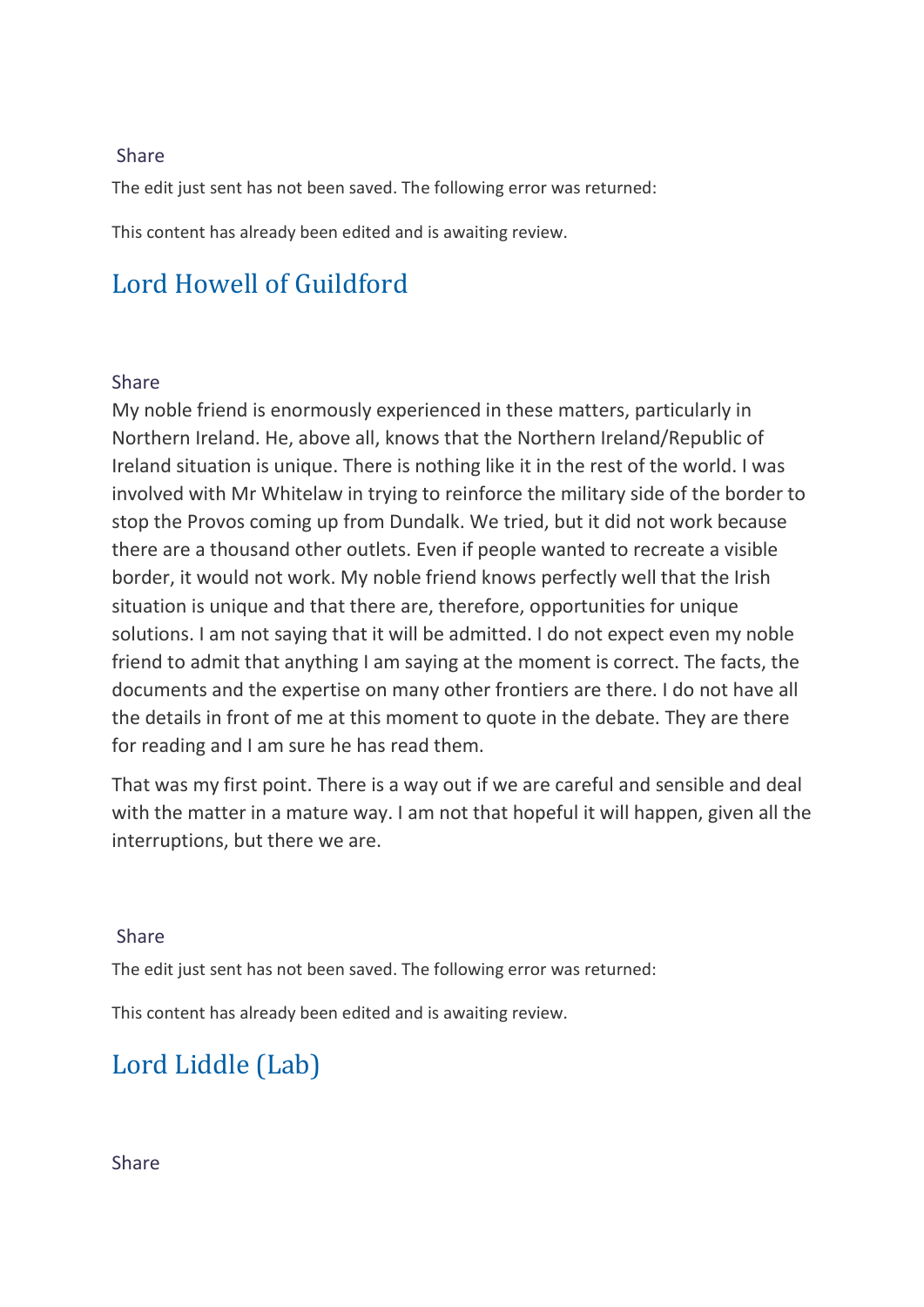I am sorry to correct the noble Lord, for whom I have the greatest respect. When I was a member of your Lordships' EU Select Committee, we took evidence from the border people in Norway and Sweden. To the best of my recollection, the conclusion was that they were very proud of the smoothness of their arrangements, but that every lorry was delayed by at least 10 minutes at that border.

### [Share](https://hansard.parliament.uk/Lords/2019-09-05/debates/0AB50141-B0D1-4B6B-B9CA-92D27BD7E06C/EuropeanUnion(Withdrawal)(No6)Bill#contribution-8DE0DD7B-29AA-44BC-BCC4-76C24887E8DE)

The edit just sent has not been saved. The following error was returned:

This content has already been edited and is awaiting review.

# [Lord Howell of Guildford](https://hansard.parliament.uk/search/MemberContributions?house=Lords&memberId=993)

#### [Share](https://hansard.parliament.uk/Lords/2019-09-05/debates/0AB50141-B0D1-4B6B-B9CA-92D27BD7E06C/EuropeanUnion(Withdrawal)(No6)Bill#contribution-CF7C652F-CDE8-4B3F-B775-B1744DFF4C1C)

I do not want to continue with this, but if the noble Lord—for whom I have great respect as well—cares to read the alternative arrangements report, he will see that the detailed analyses of what goes on at various borders are examined by experts. The evidence is there. There are pages of it. He will see exactly which bits could apply to the border in Northern Ireland and which do not.

#### [Share](https://hansard.parliament.uk/Lords/2019-09-05/debates/0AB50141-B0D1-4B6B-B9CA-92D27BD7E06C/EuropeanUnion(Withdrawal)(No6)Bill#contribution-CF7C652F-CDE8-4B3F-B775-B1744DFF4C1C)

The edit just sent has not been saved. The following error was returned:

This content has already been edited and is awaiting review.

# [Lord Adonis \(Lab\)](https://hansard.parliament.uk/search/MemberContributions?house=Lords&memberId=3743)

### [Share](https://hansard.parliament.uk/Lords/2019-09-05/debates/0AB50141-B0D1-4B6B-B9CA-92D27BD7E06C/EuropeanUnion(Withdrawal)(No6)Bill#contribution-7EC37C9C-B2D4-4A55-9086-6769ED5B5E63)

I have read that report and none of the proposals is credible, which is the reason Her Majesty's Government have not published those proposals as their own.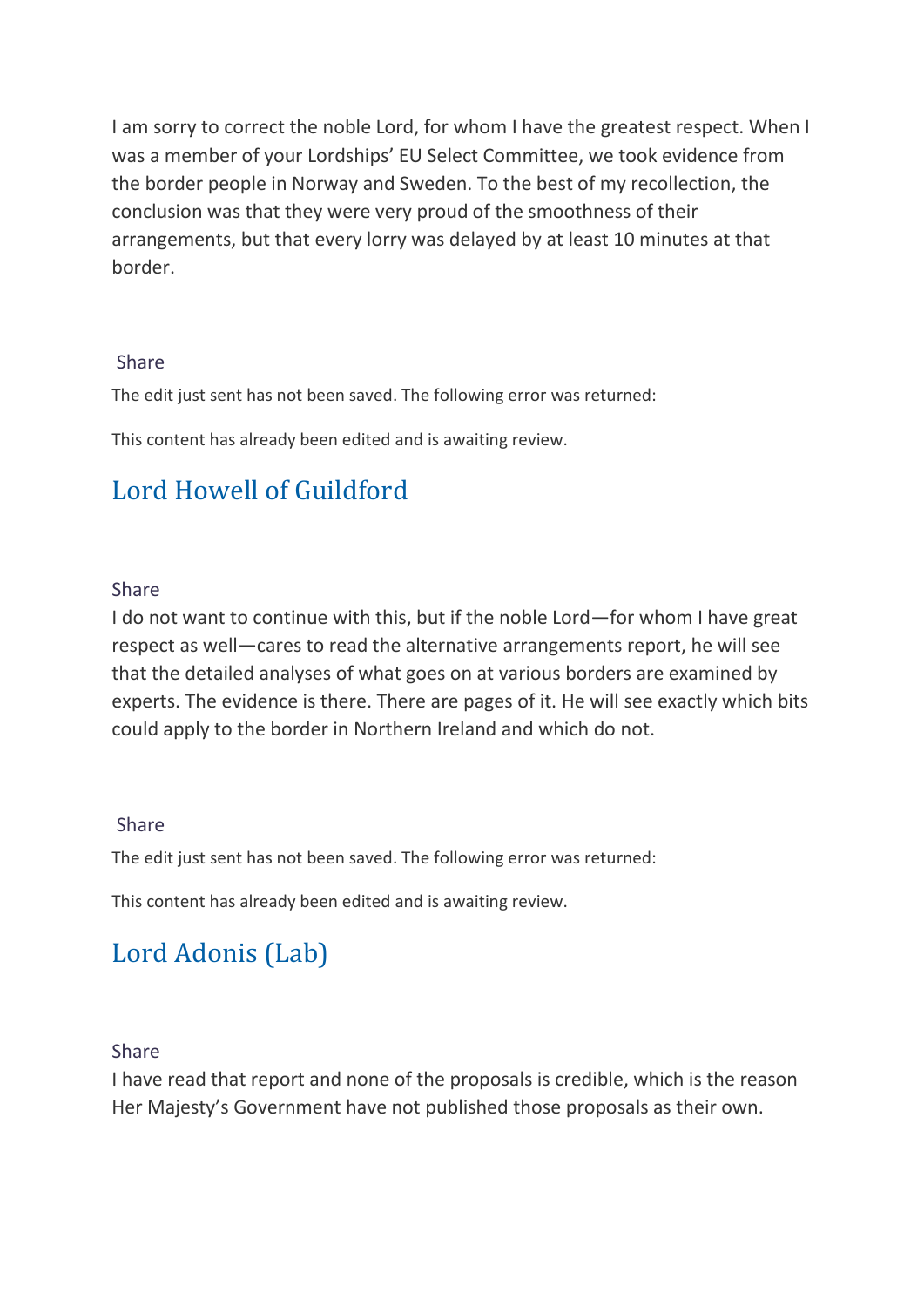### [Share](https://hansard.parliament.uk/Lords/2019-09-05/debates/0AB50141-B0D1-4B6B-B9CA-92D27BD7E06C/EuropeanUnion(Withdrawal)(No6)Bill#contribution-7EC37C9C-B2D4-4A55-9086-6769ED5B5E63)

The edit just sent has not been saved. The following error was returned:

This content has already been edited and is awaiting review.

# [Lord Howell of Guildford](https://hansard.parliament.uk/search/MemberContributions?house=Lords&memberId=993)

#### [Share](https://hansard.parliament.uk/Lords/2019-09-05/debates/0AB50141-B0D1-4B6B-B9CA-92D27BD7E06C/EuropeanUnion(Withdrawal)(No6)Bill#contribution-87155F96-D69A-4334-A8FA-2FE6715A5F02)

I simply repeat: the alternative arrangements documents are there and go into considerable detail. They can be dismissed or agreed to, depending on your state of mind, but they are a way out. I now want to say something on a different area. Are there any other interruptions before we leave this? There is one more.

### [Share](https://hansard.parliament.uk/Lords/2019-09-05/debates/0AB50141-B0D1-4B6B-B9CA-92D27BD7E06C/EuropeanUnion(Withdrawal)(No6)Bill#contribution-87155F96-D69A-4334-A8FA-2FE6715A5F02)

The edit just sent has not been saved. The following error was returned:

This content has already been edited and is awaiting review.

### [Baroness Altmann \(Con\)](https://hansard.parliament.uk/search/MemberContributions?house=Lords&memberId=4533)

### [Share](https://hansard.parliament.uk/Lords/2019-09-05/debates/0AB50141-B0D1-4B6B-B9CA-92D27BD7E06C/EuropeanUnion(Withdrawal)(No6)Bill#contribution-1B0973D5-2EBE-4B0F-9518-53E18C08F24F)

I have enormous respect for my noble friend and what he has been trying to achieve in this House. If we are honest, the hard border and any mitigations are trying only to make a hard border slightly less hard. The only way, if we leave the customs union and single market, to solve the problem in Ireland is to have a border down the Irish Sea and cut off Northern Ireland. Is that what the Conservative and Unionist Party wishes to do?

### [Share](https://hansard.parliament.uk/Lords/2019-09-05/debates/0AB50141-B0D1-4B6B-B9CA-92D27BD7E06C/EuropeanUnion(Withdrawal)(No6)Bill#contribution-1B0973D5-2EBE-4B0F-9518-53E18C08F24F)

The edit just sent has not been saved. The following error was returned:

This content has already been edited and is awaiting review.

### [Lord Howell of Guildford](https://hansard.parliament.uk/search/MemberContributions?house=Lords&memberId=993)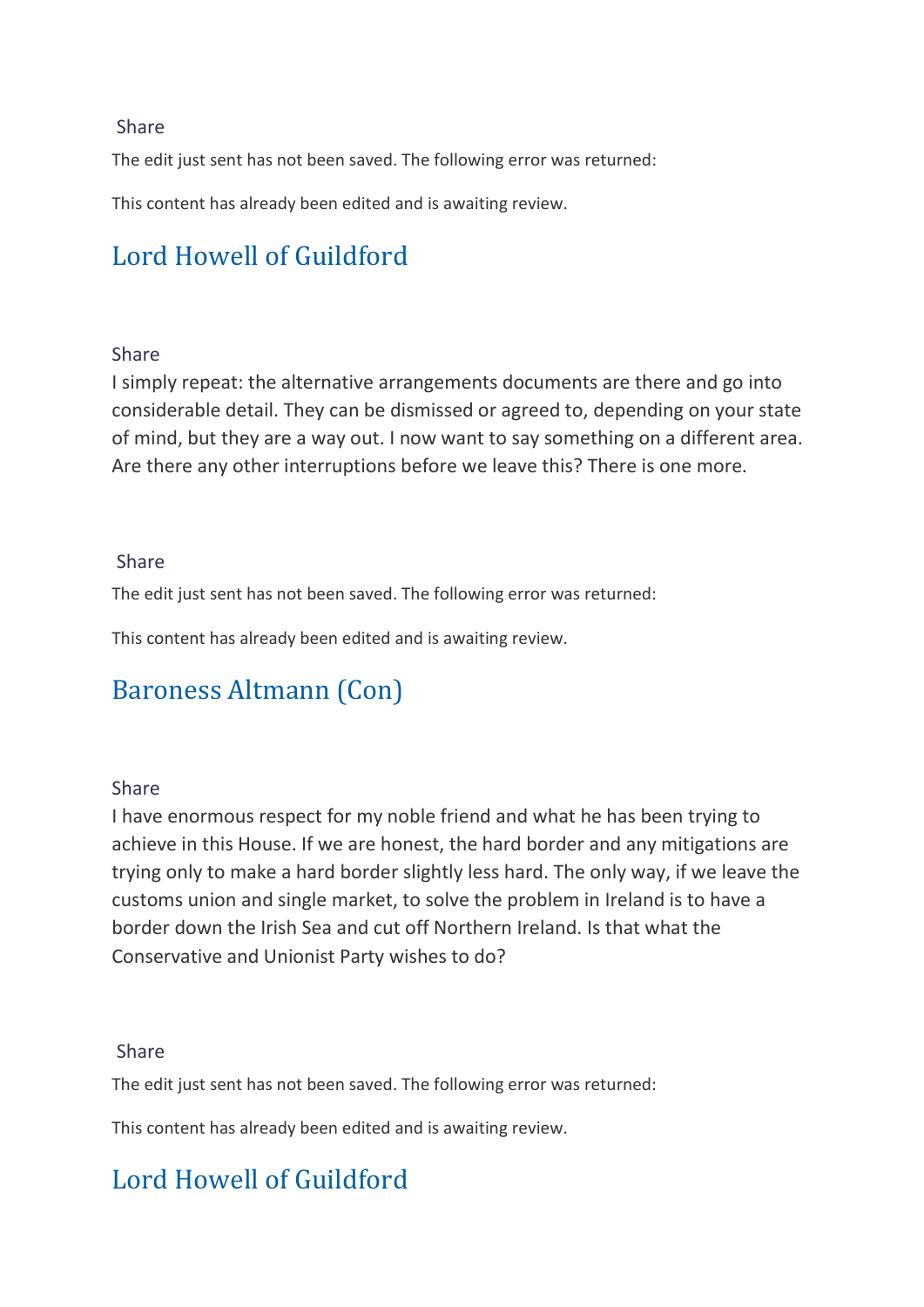### [Share](https://hansard.parliament.uk/Lords/2019-09-05/debates/0AB50141-B0D1-4B6B-B9CA-92D27BD7E06C/EuropeanUnion(Withdrawal)(No6)Bill#contribution-ABCC97C4-4C47-4BBA-A2AD-A44BE0292608)

That statement—"the only way"—again reveals the Manichean approach. There are already controls on livestock and weapons down the Irish Sea. They already exist. There are controls all around the invisible border to Northern Ireland, so this constant either/or is misleading us and guiding us away from sensible compromise solutions, which a calmer atmosphere would soon reveal and resolve.

### [Share](https://hansard.parliament.uk/Lords/2019-09-05/debates/0AB50141-B0D1-4B6B-B9CA-92D27BD7E06C/EuropeanUnion(Withdrawal)(No6)Bill#contribution-ABCC97C4-4C47-4BBA-A2AD-A44BE0292608)

The edit just sent has not been saved. The following error was returned:

This content has already been edited and is awaiting review.

# [Lord Framlingham \(Con\)](https://hansard.parliament.uk/search/MemberContributions?house=Lords&memberId=134)

### [Share](https://hansard.parliament.uk/Lords/2019-09-05/debates/0AB50141-B0D1-4B6B-B9CA-92D27BD7E06C/EuropeanUnion(Withdrawal)(No6)Bill#contribution-3E4DAD23-AD11-4595-B826-C3DCF70974A8)

I am afraid the arguments today are already becoming as circular as ever. Is the truth not that remainers will not accept the position, just as leavers have their views too? What my noble friend is saying is absolutely true: those who really understand it know there are ways of doing this, but the baying leavers will not accept it. I urge my noble friend to save his breath and move on to something else.

### [Share](https://hansard.parliament.uk/Lords/2019-09-05/debates/0AB50141-B0D1-4B6B-B9CA-92D27BD7E06C/EuropeanUnion(Withdrawal)(No6)Bill#contribution-3E4DAD23-AD11-4595-B826-C3DCF70974A8)

The edit just sent has not been saved. The following error was returned:

This content has already been edited and is awaiting review.

### [Lord Howell of Guildford](https://hansard.parliament.uk/search/MemberContributions?house=Lords&memberId=993)

[Share](https://hansard.parliament.uk/Lords/2019-09-05/debates/0AB50141-B0D1-4B6B-B9CA-92D27BD7E06C/EuropeanUnion(Withdrawal)(No6)Bill#contribution-9B343B4A-F76B-4FC7-8047-623827988990)